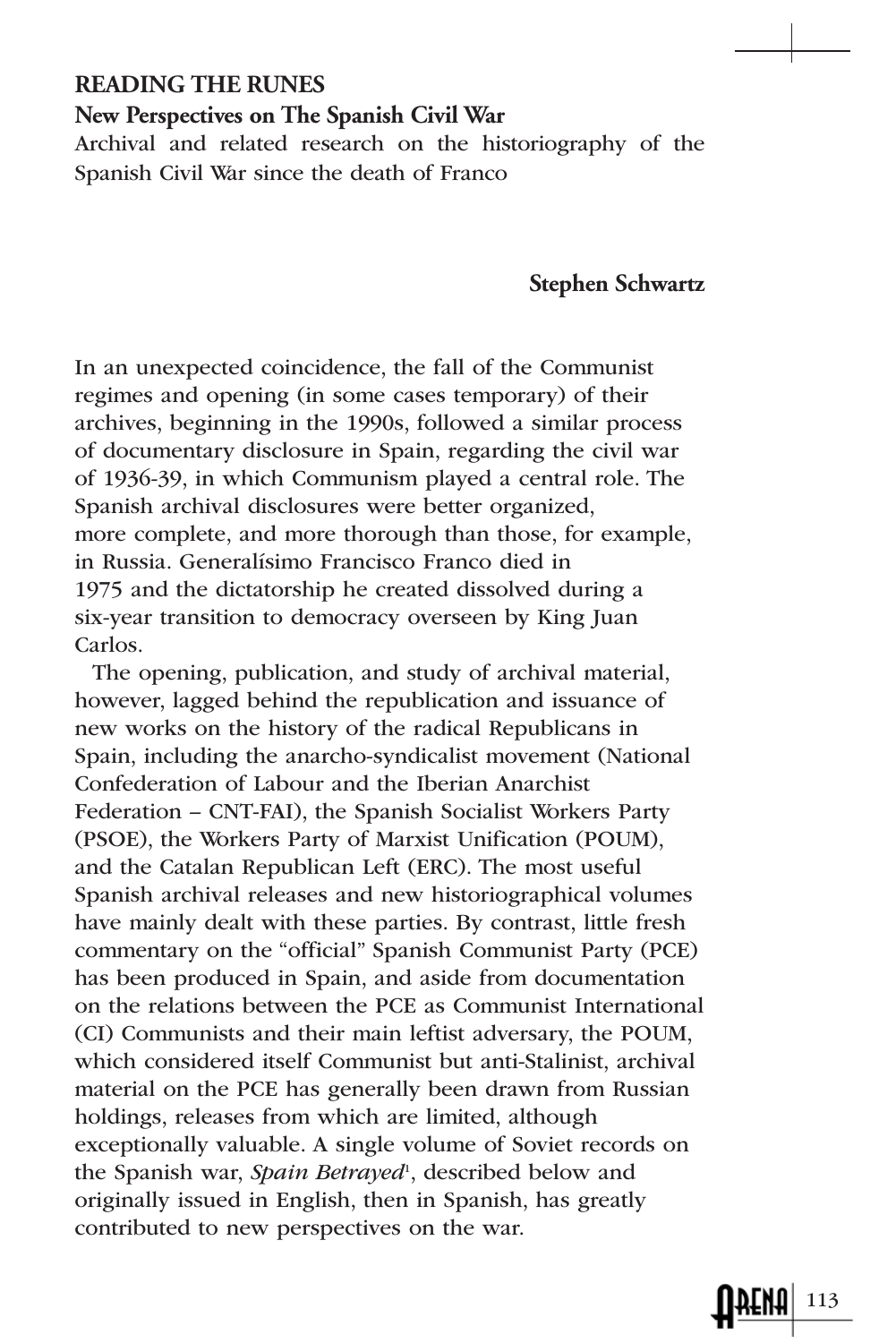### **The Spanish Civil War in the History of the Left**

The Spanish civil war was already estimated to have become one of the 20th century's most enduring and fecund historical topics, in terms of the quantity of scholarly, literary, and related productions, when Franco died. A vast output of primary source material was then published, and new analytical works in many languages, most of them based on secondary sources, continue to appear in the  $21<sup>st</sup>$  century.

This survey will cover only the outstanding works focused on archival disclosures or introducing previously unknown documentation, and dealing with Communism, the POUM, and the other radical forces in the conflict.

\*\*\* The most interesting republications, new volumes, and archival materials are associated with the POUM. From 1937 to 1975, only a few valuable works about the left parties had been published in Spain, and almost nothing at all representative of the POUM and its point of view had been issued abroad, with the exception of some titles in France. By contrast, the Communists and anarchists had supported extensive printing activities in numerous foreign countries during the Franco era, including the U.S. and Britain, directed to the local public as well as to their adherents. The PSOE and the Catalan Left, aside from émigré periodicals and volumes of memoirs serving their own constituencies, had never published outside Spain and the countries of their diaspora, residing in France and Latin America.

The lack of reliable source material on the POUM was especially problematical. The POUM, its political attitudes, and its place in Spanish and Catalan working-class and civil war history had become a major theme of political, historiographic, and popular discussion of the war, thanks not only to the course of events but also to the works of observation written by three foreigners: George Orwell, Franz Borkenau, and Gerald Brenan.<sup>2</sup> Although Orwell, Borkenau, and Brenan cannot be blamed for them, three political myths had become standardized about the POUM. The first, articulated by Soviet sympathisers, was that it was a small Trotskyist sect comparable to such groups in many other countries, when in reality it was a major political force in Catalonia, far superior in influence there to the PCE.

The second legend, put forward by Trotskyists, was that the POUM's cadres had been "massacred", along with anarchosyndicalists, by Soviet-directed agents in the wake of the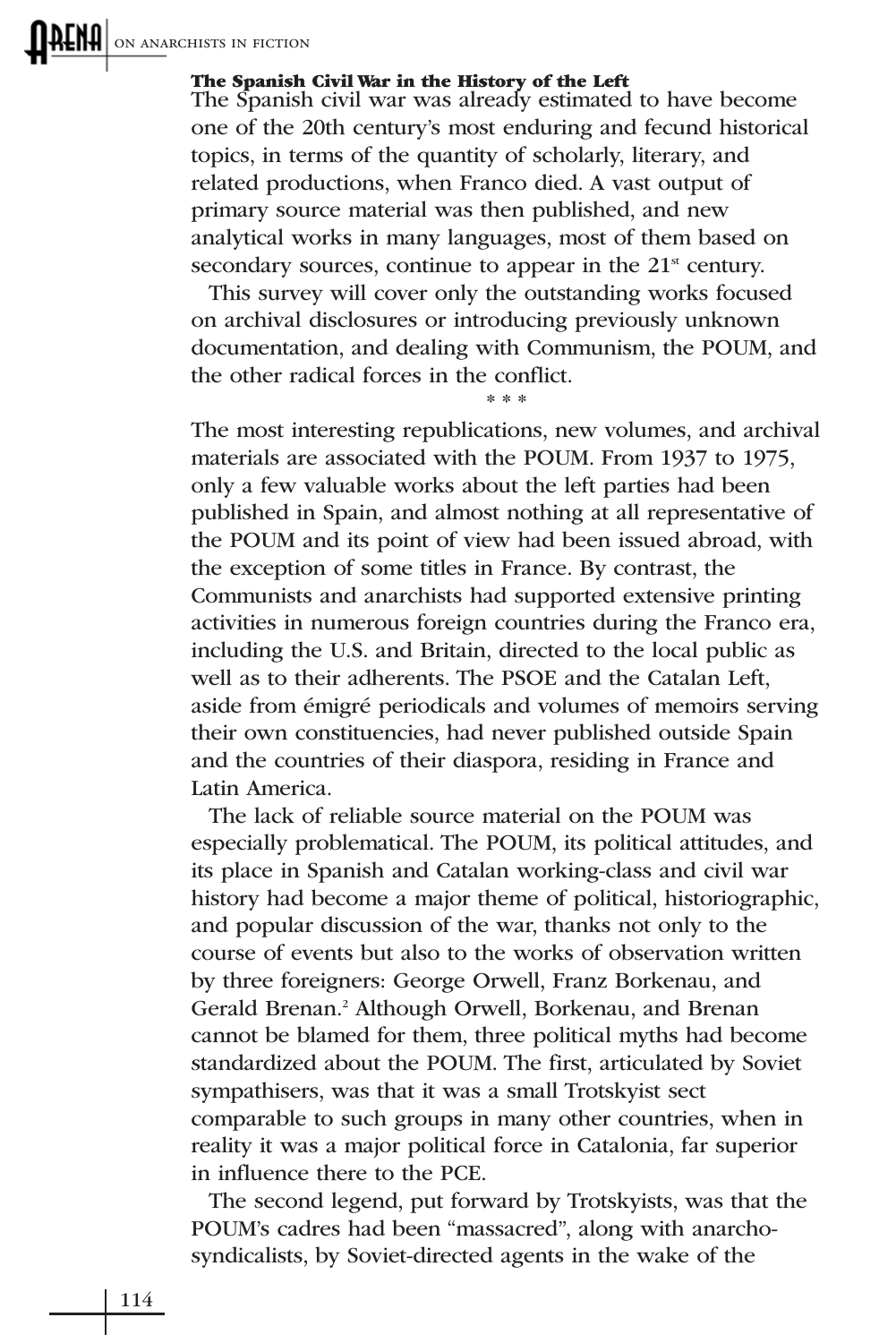#### New Perspectives On The Spanish Civil War

POUM's governmental suppression in 1937. Tragically, the POUM's co-founder, Andreu Nin i Pérez (1892-1937), a prominent Catalan writer and labour figure, and conseller (minister) of justice in the revolutionary Catalan Generalitat (regional government) of 1936, was murdered by Stalinists. The appointment of an alleged and unrepentant "Trotskyite" to the justice portfolio in Catalonia at the onset of the worst Moscow purge trials was a powerful repudiation of the claims of the Russian authorities and must have been perceived by the Stalin leadership with exceptional horror. While the POUM was not Trotskyist in official terms, its anti-Stalinism kept it very close to the Trotskyist movement, some Trotskyists fought in its ranks, and it did not denounce Trotsky or his acolytes in the Stalinist manner. But the full roster of POUM, Trotskyist, and anarchist victims in Spain, killed within the country, or kidnapped and liquidated elsewhere by Communists, was probably no more than 30 people. Trotskyist claims about wholesale murder of the POUM and anarchists seem to have reflected spite, in that the POUM had rejected the political advice of Trotsky and his few Spanish, as well as his international, followers. More important, however, both the POUM and, unquestionably, the anarchist movement, were deeply rooted in Catalonia and could not be done away with easily.

The third historical error, which continues to be repeated, is the belief that Nin himself, a Soviet functionary from 1921 to 1930, was a "secretary" for, or otherwise attached to the staff of, Leon Trotsky during the latter's period of state responsibilities.3 Nin occupied a high post in the Red International of Labor Unions (Profintern) as well as serving in the leading structures of the CI and the Spanish Communist Party. During the internal struggle in the Russian Communist Party (Bolsheviks) he became a member of an International Commission of the Oppositional Center, but did not work directly with or under Trotsky. Victor Serge recalled, "In Moscow I took part in the International Commission set up by the Oppositional Centre, together with [Grigori] Zinoviev's spokesman [Moisei Markovich] Kharitonov, Fritz Wolf (who soon capitulated, which did not stop him being shot in 1937), Andrés Nin, the Bulgarian Lebedev (or Stepanov, a clandestine Oppositionist who betrayed us and later worked as a Comintern agent during the revolution in Spain) and two or three other militants whose names I have forgotten."4

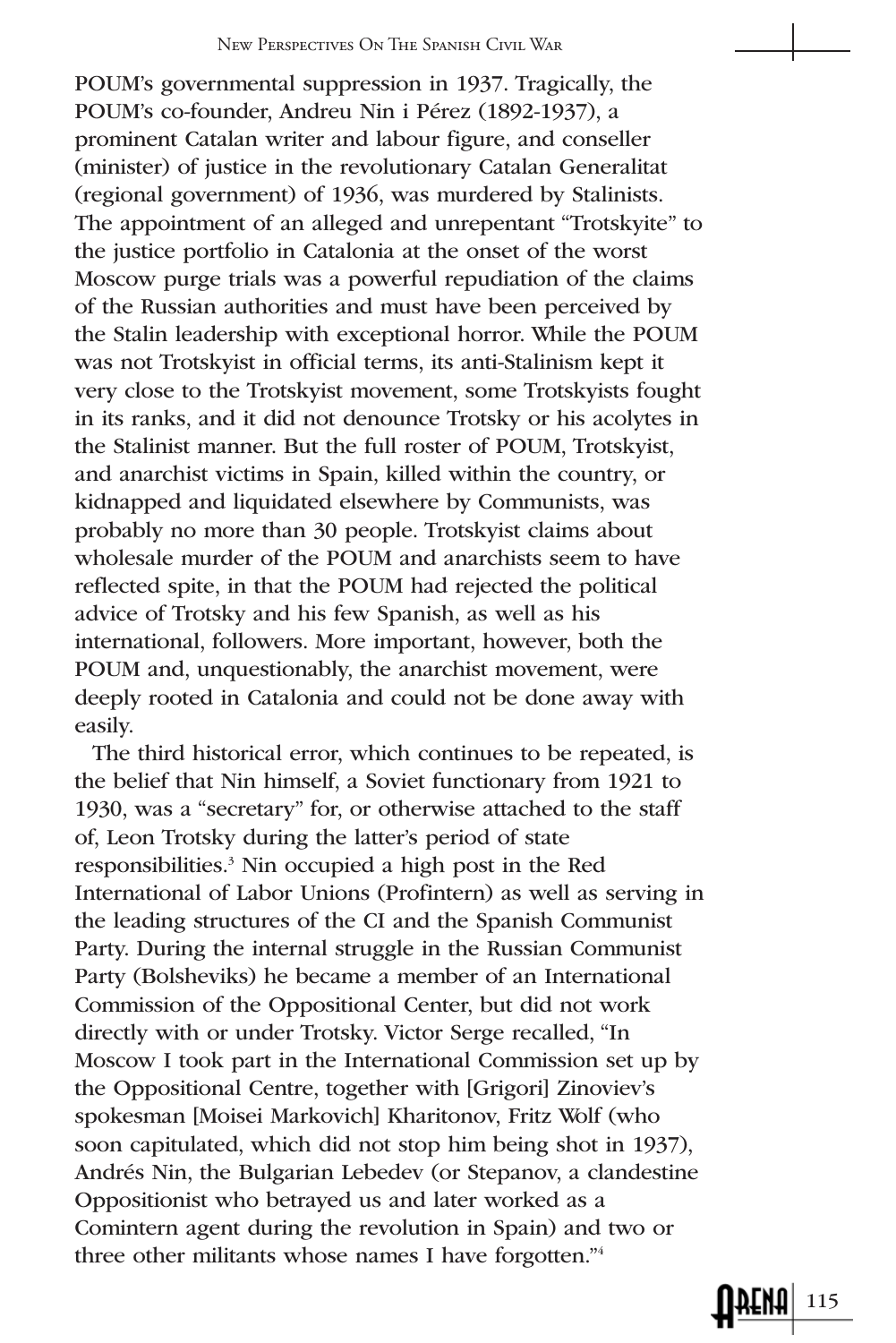Downgrading of Nin, considered a major revolutionary personality in his own right, to a bureaucratic position subordinate to Trotsky, reflects the ignorance of foreign authors who do not know of his prominence in the Catalan journalistic and labor milieux, even before his departure for Russia.

The late Catalan author Pere Pagès (1916-2003), known as Víctor Alba, who was my mentor in writing about the POUM<sup>5</sup>, had demonstrated inexhaustible energy in seeking to "rehabilitate" the party's reputation by publishing books on it, even in Catalonia at the end of the Franco era. It was therefore unsurprising that two of the earliest volumes of republished documentation on the POUM, after Franco's death, were issued in 1977-78 at his instance. The first was La Nueva Era (The New Era), a collection of articles from a revolutionary anti-Stalinist journal printed in Spain from 1930 to 1936. More useful, however, was a compendium of all the basic theoretical and political documents of the POUM produced during the civil war, and titled La Revolución española en la practica (The Spanish Revolution in Practice).<sup>6</sup> The latter book provided historians with their first primary source, after many years, on the activity of the party during the civil war.

#### **Opening of the Spanish archives**

The official process of archival release was slower. Unlike the former Communist governments, the post-Franco regime had no "reasons of state" that would block the opening of most of their holdings, especially on the civil war. The organisation and preparation of documents for scholarly use was carried out with admirable thoroughness, professionalism, and transparency – which made for a relatively long period of work by archival staffs.

Some archives were, nevertheless, subjects of controversy. For example, the Franco state had established a General Archive of the Civil War in Salamanca, to support a massive judicial investigation charging the civil war left with assorted crimes, and evidence from which was utilized in individual cases against opposition personalities after the war. The Salamanca facility included the archives of the Generalitat of Catalonia, which, like other Republican source materials, had been seized by the victors at the end of the war. The Generalitat demanded the reversion of these resources to its control, and after a process lasting some 20 years, in which both the city government of Salamanca and the conservative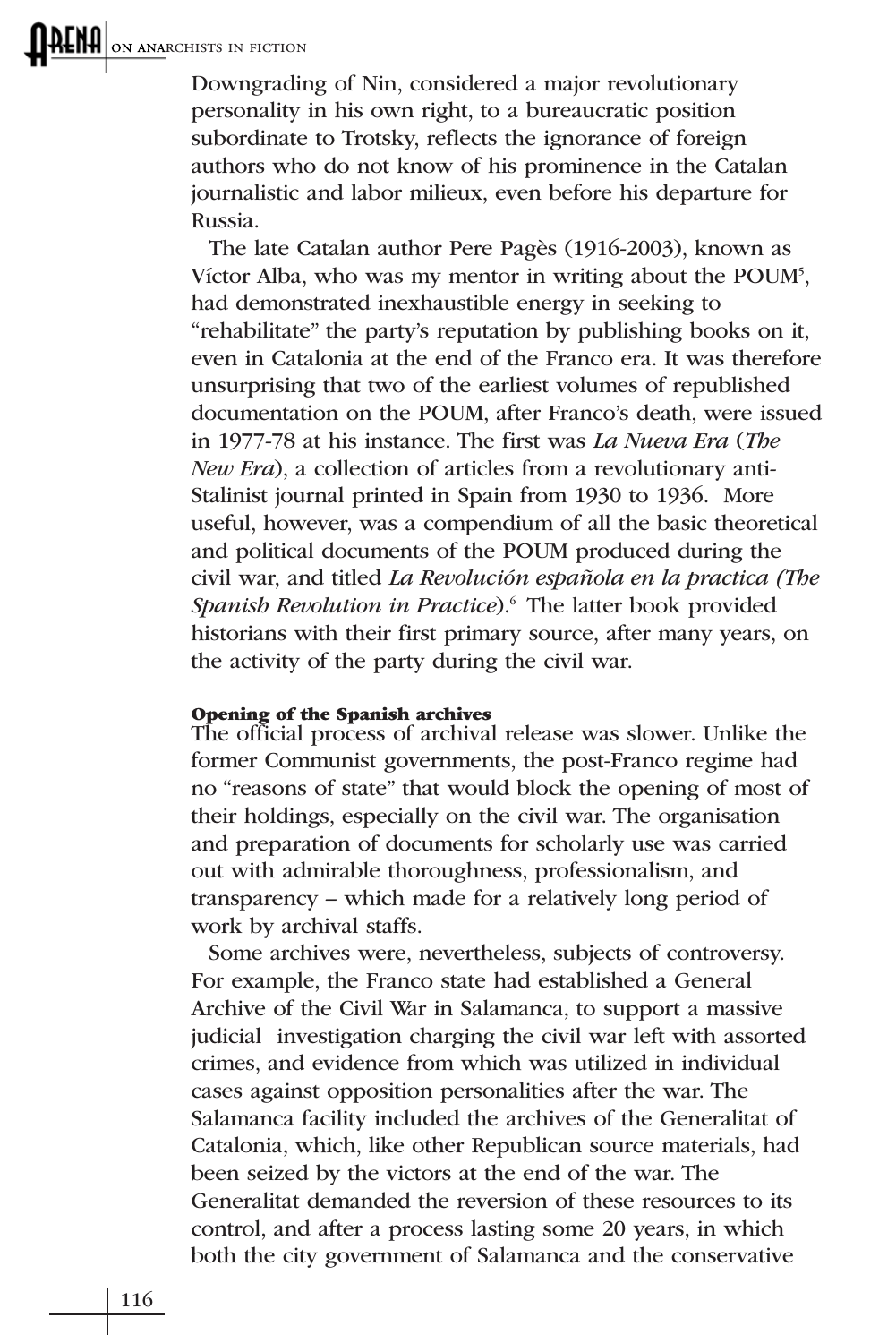Popular Party opposed the breakup of the collection, transfer of the materials from Salamanca to Barcelona was effected in 2006.7

Other institutions became involved in the debate, which was resolved by a decision of the Spanish legal system. These included the successor to the Catalan section of the PCE, now known as Initiative for Catalonia —The Greens (ICV), which called for restitution of the entire corpus of documents in Salamanca to all their original possessors. The CNT protested that its documentation should not be returned to the Generalitat, but to the anarchist organisation, and the Jewish Community of Barcelona, the archives of which had also been seized in 1939, similarly wanted them returned to its own handling rather than that of the Generalitat. But while different interests disagreed over the disposal of the archives, no attempts were disclosed to prevent scholars from using them freely, as have been seen in Russia.

At the same time, nevertheless, official files on Francoist executions during the civil war have not been opened, as secret police files on the Stalin-era purges have been handed over to family members of Russian victims — a practice that began under Soviet rule in the late 1950s. Materials describing recent surveillance of anarchists, Basque extremists, and others still considered enemies of the state have not been released in Spain, a practice different from that in such countries as Germany and the former Yugoslavia, where dossiers on the recruitment of informers and observation of dissidents against Communism have been made accessible to the general public and even, in the ex-Yugoslav case, printed and offered for sale.

In addition, some archives held abroad by left groups were transferred to universities and foundations in Spain. For example, the Centre for International Historical Studies (CEHI) at the University of Barcelona received a considerable collection of POUM documents, and even inaugurated a Maurín-Nin Hall dedicated to the party's main founders.<sup>8</sup>

In 1988, a major event took place, when the CEHI received, from the National Historical Archive in Madrid, the dossier of the Republican authorities on the 1937-38 trial of the POUM leadership (exclusive of Nin, who had been killed) by the Special Tribunal for Espionage and High Treason. The Special Tribunal had been established hastily by the Spanish Republican authorities in 1937. The POUM leaders were indicted for allegedly provoking the disorders in Barcelona

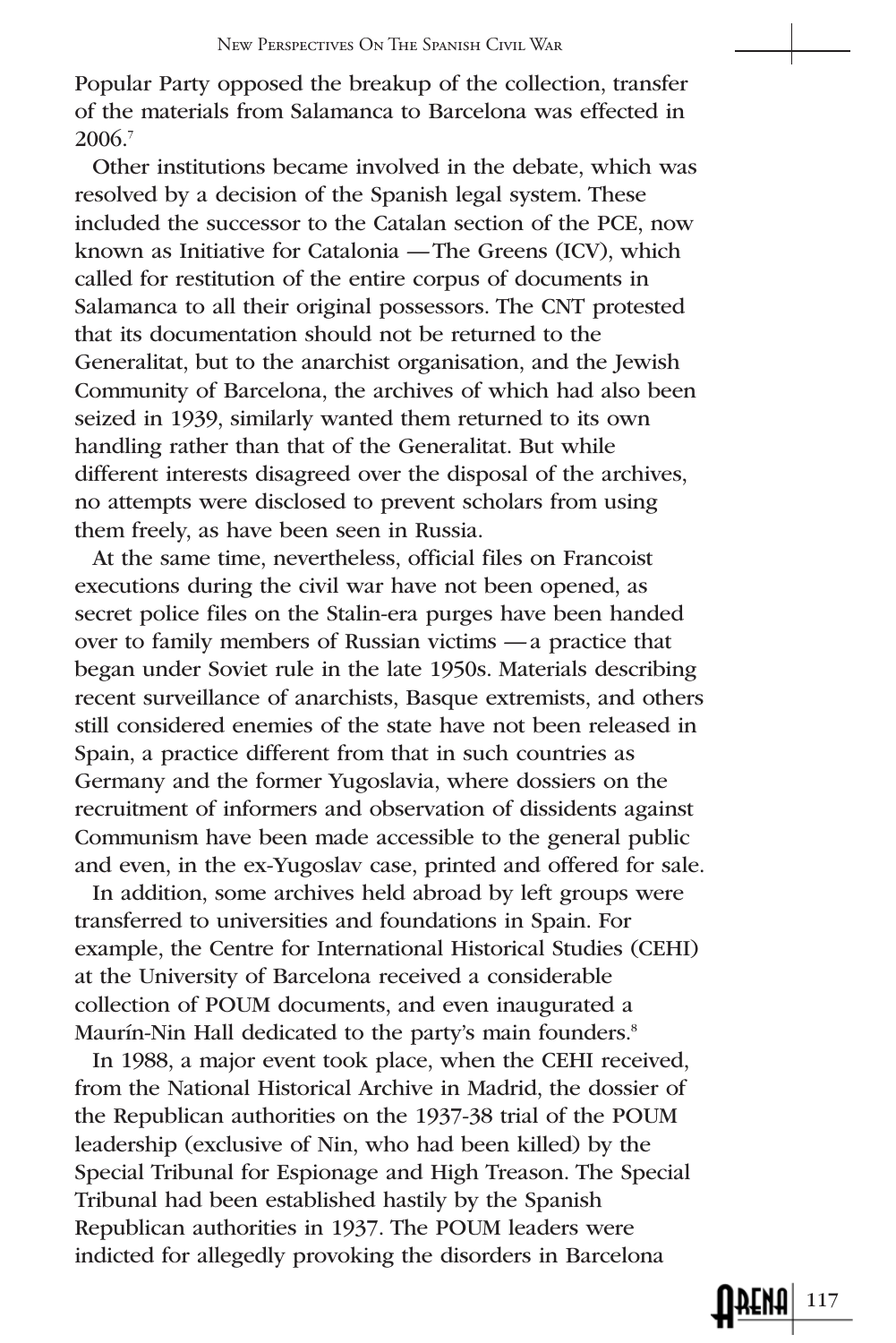known as the "May events" of 1937 (described by Orwell on the basis of his eyewitness) with the aim of carrying out a military insurrection. They were further charged with desertion from the Aragón front in support of the Barcelona protests; subversive propaganda; illegal possession of secret military information; unlawful possession and trafficking in arms with the intent of organizing an uprising; smuggling money and objects of value to France; use of secret codes, and maintenance of relations and communications with suspicious foreigners. Some of the prosecutorial information read as if borrowed directly from similar documents in the Moscow purge trials.

The dossier turned over to CEHI also included interrogatory transcriptions taken down from Nin during his period of imprisonment; materials from the 1938 trial of the POUM military commander Josep Rovira i Canals (1902-68), charged with disloyal activities in the same matters treated by the earlier trial, and numerous ancillary memoranda on the POUM composed by secret police investigators. There was no evidence of who had killed Nin or where his body was buried.9 The most sensational item in the dossier comprised investigators' notes on none other than George Orwell himself (born Eric Blair and described in the document as "Enric", a Catalan form of "Henry") and his wife Eileen Blair. In Homage to Catalonia, Orwell had somewhat light-heartedly described his pursuit by Spanish secret police agents in Barcelona. But the notes found in the POUM dossier revealed that the investigation of the Blair couple was anything but innocuous. The anonymous investigators described Eric and Eileen Blair as "pronounced Trotskyists]," which they most certainly were not; and liaison agents between the British Independent Labour Party and the POUM, also untrue.<sup>10</sup> The document finally included the phrase "Liaison with Moscow", with no further explanation. The implication is clear: Orwell was a major target, and would probably have been liquidated or kidnapped and sent to Russia if caught. He was in much more serious danger than he ever admitted, or perhaps was unaware of how great a risk he faced. Discovery of the Orwell document caused a minor sensation in British media.

The printed volume based on the POUM dossier, titled El Proceso del POUM (The POUM Trial), totaled 578 pages, and was incomplete at that.<sup>11</sup> Investigative notes on other foreigners were included in the documentary transfer but were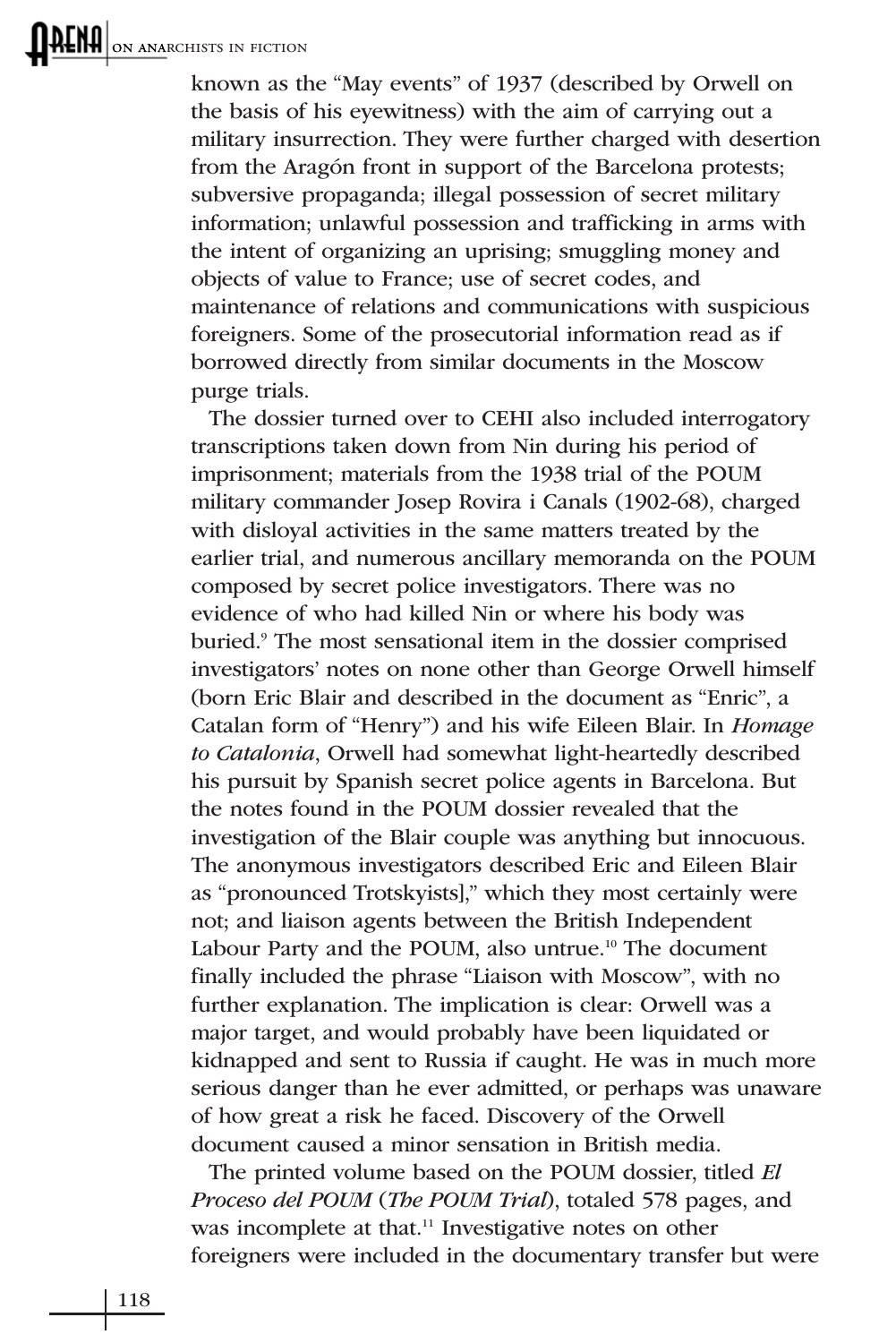not published. The volume was, and remains, an indispensable source for historians of the Spanish civil war and biographers of Orwell.

## **The Legacy of Munis**

When Franco expired, Nin and Maurín, as well as Rovira and others who had been tried in 1937-38, were dead, along with most of the rest of the POUM leaders. Víctor Alba, although a courageous and tenacious defender of the party's reputation, had been a minor figure in the party youth movement and its journalistic efforts during the civil war. But two aggressive and disputatious figures involved in the POUM trial survived and continued publishing commentaries on historical events. These were Juan Andrade Rodríguez (1898-1981) and Manuel Fernández Grandizo Martínez (1912-1989), the latter known by the pen-name "G. Munis." Andrade had been a member of the POUM Executive Committee and was a prominent sympathizer of Trotsky. He compiled several worthwhile books based on primary sources, which were published posthumously.<sup>12</sup>

Fernández Grandizo, alias Munis, was born in Mexico but raised from childhood in the impoverished region of Extremadura — the only part of Spain where, before the civil war, Trotskyism was the dominant political trend. He had been the leader of the authentic Spanish Trotskyist group in the war, known as the Bolshevik-Leninist Section and comprising fewer than a dozen members. During the "May events" they distributed a leaflet on the protestors' barricades, as noted by Orwell. Fernández Grandizo appeared in the POUM trial as a witness, declaring that this group was unaffiliated with the POUM. He and several members of his group were tried in Barcelona in 1938 for the murder of a Russian infiltrator into the POUM, Lev Narvich, who assisted in the arrest of Nin and the other POUM leaders. Narvich had, in reality, been killed in an act of revenge by the POUM. But Munis and his comrades, after being held in exceptionally bad conditions, were found guilty, sentenced to death, and kept in prison until the fall of Barcelona to the Franco forces and their escape, along with many thousands of anarchists, POUMists, and other revolutionaries, across the French border.

As "Munis," Fernández Grandizo returned to his native Mexico and in 1940 delivered the main eulogy at the funeral of Trotsky. In 1948, he published a polemical volume on the failure of the Spanish revolutionaries, Jalones de derrota, promesa de victoria: Espana 1930-39 (Signposts of defeat,

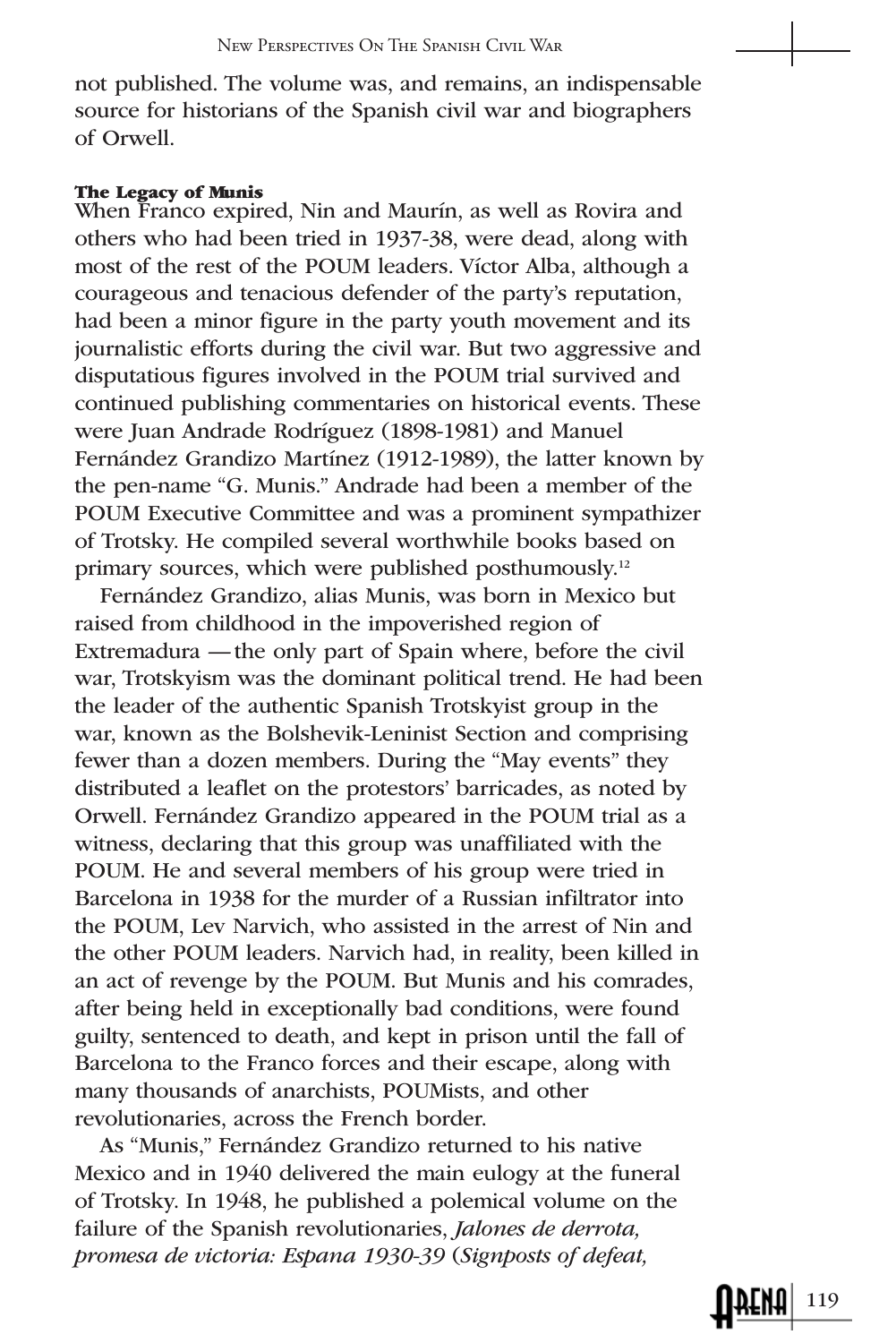promise of victory: Spain 1930-39). This incomplete and undocumented but exceptional work was republished in France during the Franco era and then reset and republished in Spain after the dictator's death.

Munis was strongly critical of the whole array of radical leaders during the war. Although from a Marxist perspective, he expressed respect for the anarchist CNT-FAI as the only significant revolutionary labour movement in Europe. His vigorous militancy and a certain cachet derived from his involvement in the "May events," as well as his unlimited stream of published commentary about events of the day, made his work attractive to young Spanish and some foreign radicals during the post-Franco transition. Volumes of his articles continue to be published in Spain; his last writings before his death were critical of Gorbachev as a false reformer. His case was unique; he was the last of the civil war revolutionaries to actively address contemporary issues in a traditional, intransigently Marxist idiom.

### **Anarchist documentation**

Beside POUM and Trotskyist sources, a much larger corpus of anarchist documentation emerged in the post-Franco era. Of that mass of books and articles, one volume appears as uniquely valuable. It is related, in a specific and unusual manner, with recruitment by Franco's nationalist forces of Moroccan volunteers, based on the anti-revolutionary leader's former service in the sector of Morocco then occupied by Spain. While it is an extremely obscure topic in the historiography of the civil war, the more radical defenders of the Spanish Republic — anarchists, anti-Stalinist communists, and Catalan nationalists — gave serious consideration to support for a nationalist uprising in Morocco. The intent was to undermine the capacity of Franco to enlist Moroccan troops. The Catalan left were especially interested because their region had been convulsed for decades by radical opposition to Spanish military involvement in Morocco. The late Abel Paz (pseudonym of Diego Camacho Escámez, 1921- 2009), the leading contemporary historian of Spanish anarchism, mined official Catalan as well as radical-left archives to show the serious character of the Spanish revolutionary attempt to provoke a rebellion in Morocco. In 2000 he published La Cuestión de Marruecos y la República Española (The Moroccan Question and the Spanish Republic).<sup>13</sup> He reported that Simone Weil, the French philosopher then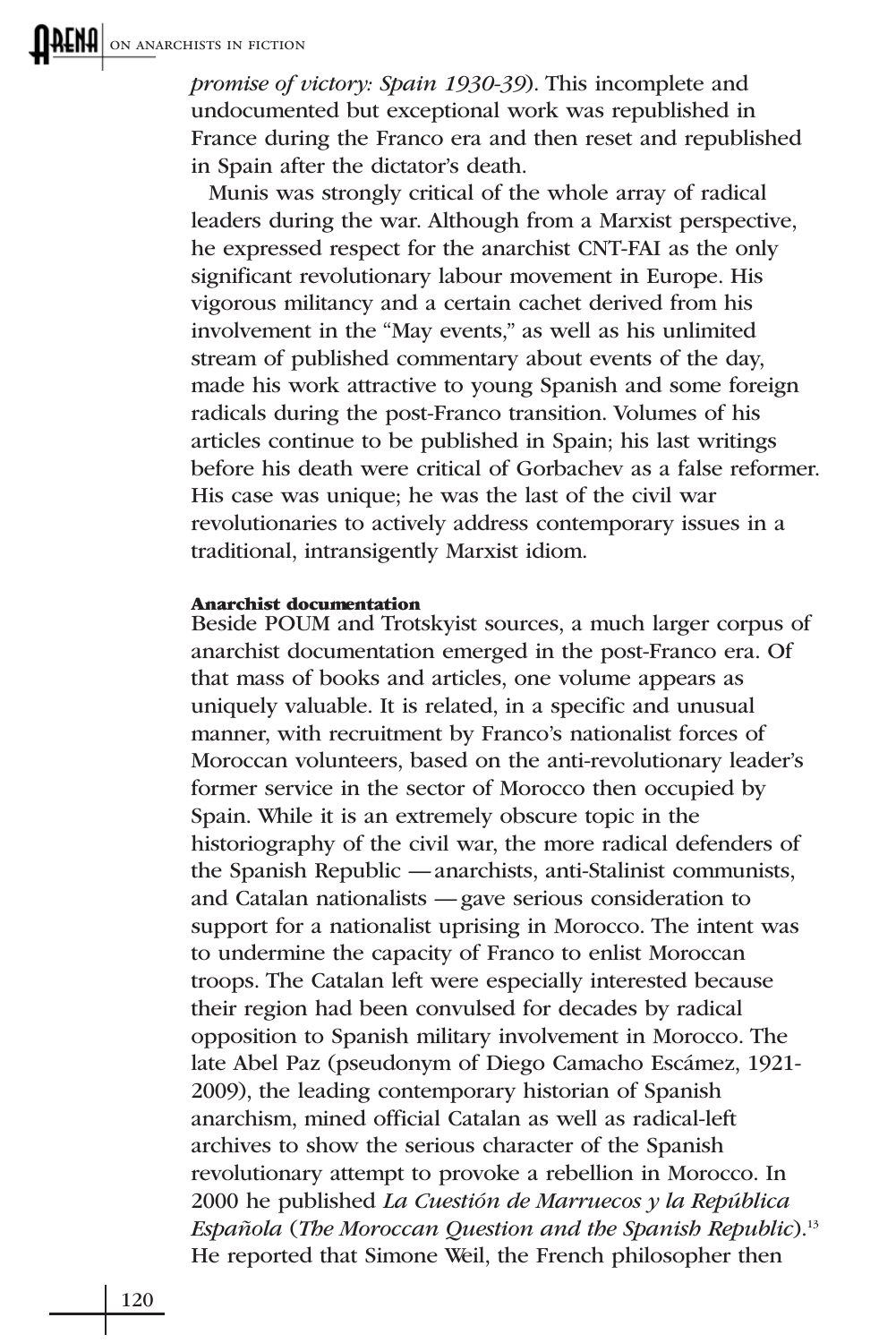sympathetic to the radical left, had gone to Spain when the civil war broke out, and learned that clashes had occurred in Morocco between Franco's legions and the local population. She spurred French anarcho-syndicalist Robert Louzon, who had lived in North Africa (and who was also associated with the early member of the French Communist Party, Pierre Monatte, and with Albert Camus) to go to Fez to investigate the situation. Louzon and a French Trotskyist, David Rousset, were in Fez and set up a meeting with the nationalist Moroccan Committee of Action. The Moroccans then journeyed to Barcelona for inconclusive negotiations, mainly with the anarchists, but with the involvement of the POUM and the French Trotskyist Jean Rous, through the Central Committee of Antifascist Militias. The latter was a near-"soviet" that exercised real power in revolutionary Catalonia's early phase.

But Paz also revealed that the Spanish anarchist movement had, beginning in the 1920s, formulated a variant on the Bolshevik vision of world revolution. That is, they reasoned that since Spain was the only country in Europe where anarchism dominated the left, the sole means to secure a local revolutionary victory would be to support an uprising in North Africa. The most interesting element in this project is that while the Spanish anarchists were famous for their irreconcilable opposition to the Catholic church, they did not consider their irreligion a barrier to approaching the Muslims of the Maghreb. In this, the anarchists were certainly more idealistic, and perhaps even more practical, than the Soviet Communists, who spread antireligious propaganda in the Muslim lands they ruled. But Franco won the war, and ultraradical experiments in North Africa came to an end — at least those involving Western social ideologies.

#### **Books and Films**

Post-Franco archival and related research produced television and film documentaries as well as books. Armed with an official request from the Catalan Communists, a team of investigative journalists from the Catalan public television channel TV3 went to Russia and visited the CI archives, to determine what could be confirmed about the death of Andreu Nin. The result was a prime-time documentary, Operació Nikolai (Operation Nikolai), broadcast in 1992.<sup>14</sup> Four years later, a similar and longer documentary, Asaltando los Cielos (Storm the Skies), was presented on Spanish national television, examining the life of Jaume Raimón Mercader del

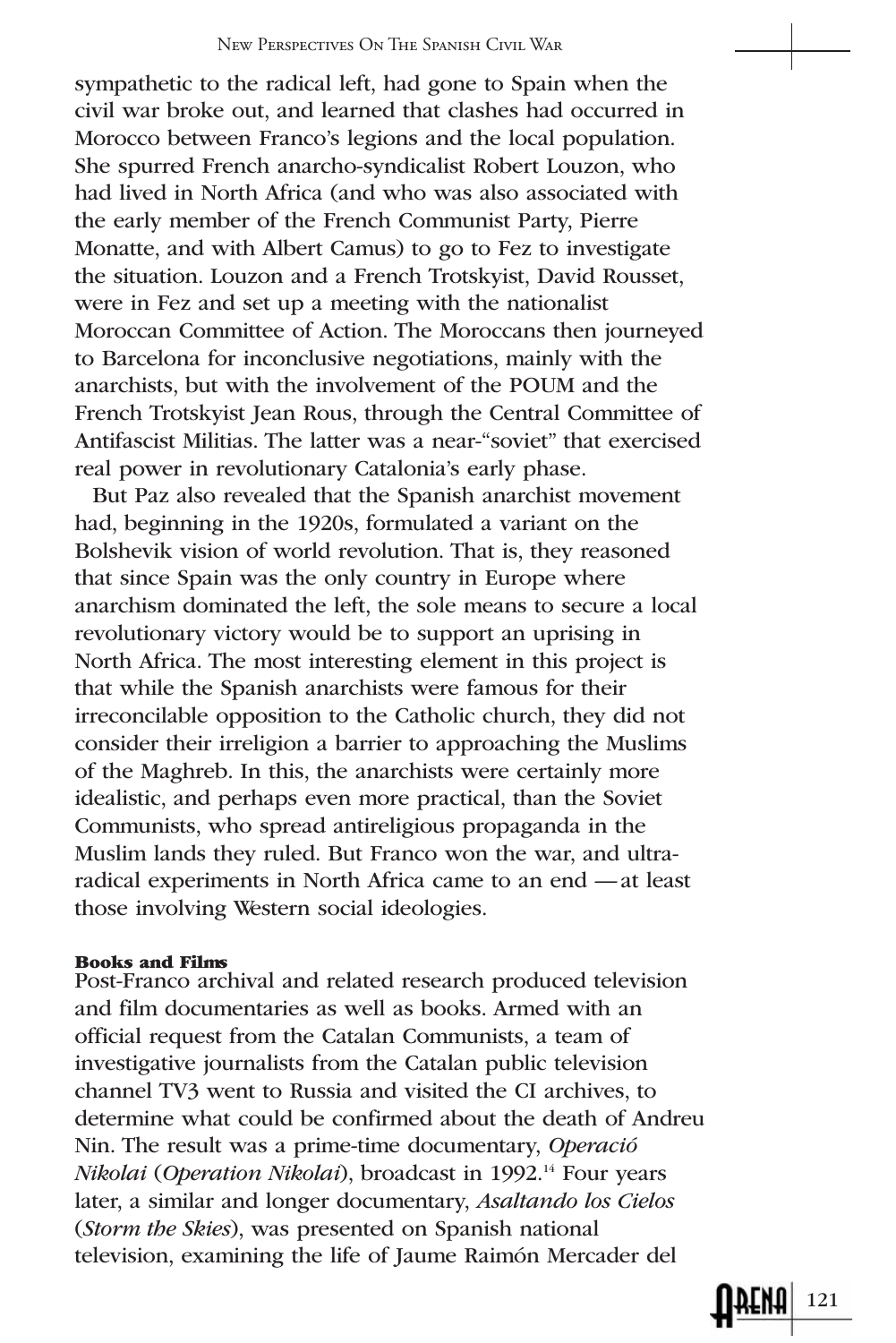Río, the assassin of Trotsky, and including interviews with Spanish Communist exiles in Russia.15

The effect of these broadcasts was devastating for the reputation of the Spanish Communists, in showing their responsibility for two of the most notorious political assassinations in 20th century history. In Operació Nikolai, Nin was restored to his proper reputation as a Catalan literary figure, and Soviet agents were clearly identified as the authors of the defeat of the revolutionary movement on the Republican side during the civil war. But Operació Nikolai did not name the agents who killed Nin, while Asaltando los Cielos described the dreadful effects of Soviet secret police service on the Mercader family, and the sufferings of Spanish Republican émigrés in Russia, sent to labor camps for alleged anti-Soviet activity.

In addition to the release of the dossier on the POUM trial, and broadcast of Operació Nikolai, a considerable program of academic and publishing activity has been accomplished by the Andreu Nin Foundation (FAN), created in 1987 (the 50th anniversary of Nin's murder) and which maintains a website including a monthly bulletin.16 The FAN tracks the availability of archival resources as well as the continued publication of documents, memoirs, and scholarly works dealing with the movement. A sustained interest in civil war history has been demonstrated by publication of a tourist guidebook distributed by the FAN, describing the main sites of revolutionary action during the conflict.<sup>17</sup>

Outside Spain, a publishing enterprise in English, dedicated to preserving the historical memory of Spanish anarchism, has been established by the Scots anarchist Stuart Christie, a former political prisoner in Spain. Christie's main work has been the publication in translation of the three-volume complete history of the CNT during the civil war by Josep Peirats Valls (1908-89), the outstanding anarchist chronicler, whose work is especially valuable for its transparency as well as its basis in primary sources. (Peirats' papers are held at the International Institute for Social History in Amsterdam.)<sup>18</sup>

All such contentious works, however, as well as new analyses of the fate of the Spanish Republic, some of them based on archival research and discussed further on, have had less impact than a single volume of documents released from the Russian State Military Archive (RGVA) and the Russian Institute of General History of the Russian Academy of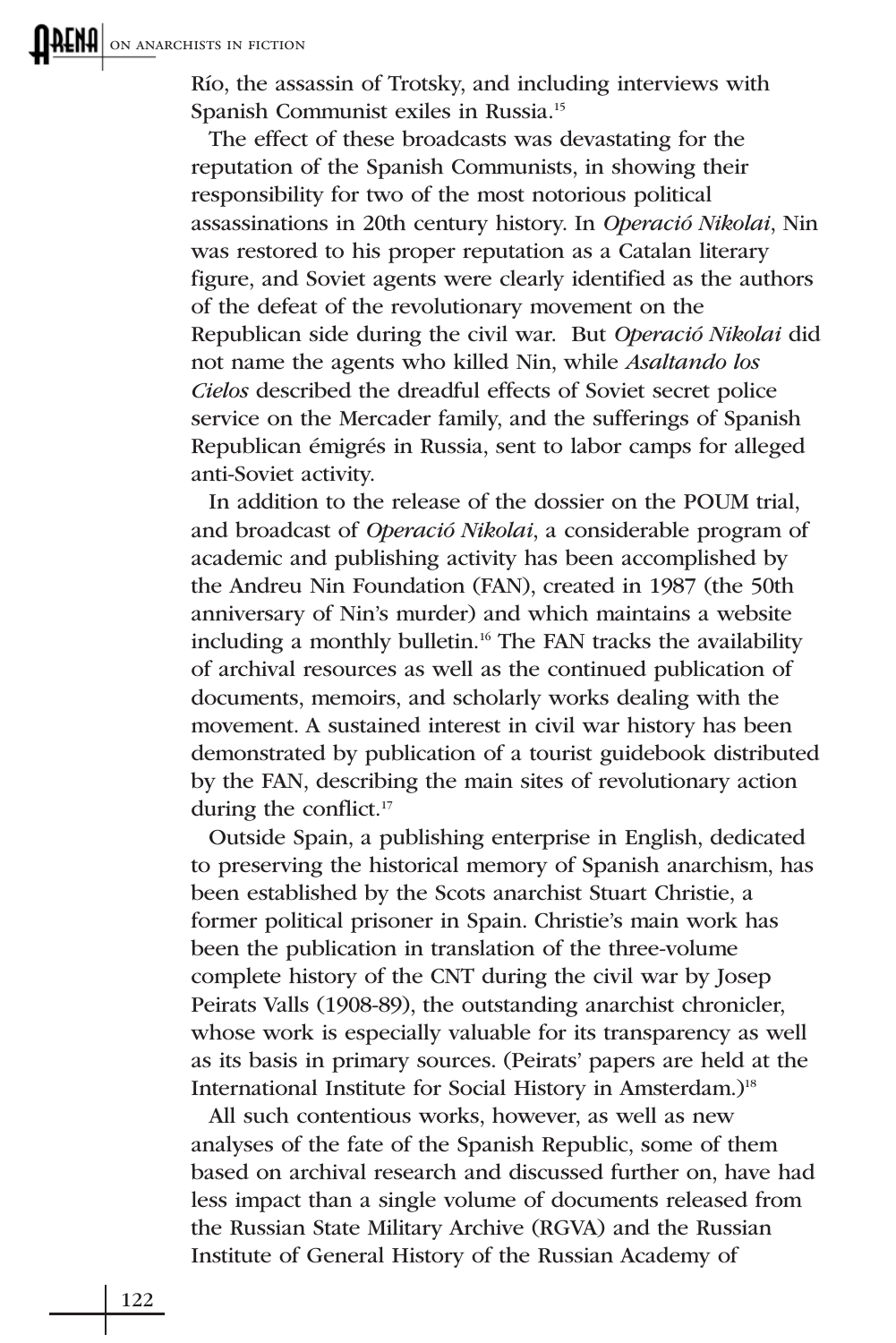Sciences, supplemented by the collection of Russian secret service messages intercepted and decrypted by the British, and known as "Mask."

Mentioned at the beginning of this article, Spain Betrayed: The Soviet Union in the Spanish Civil War, was edited by the American historians Ronald Radosh and Mary R. Habeck in collaboration with the Russian expert Grigory Sevostianov. It has been published in the U.S. in the "Annals of Communism" series, and in Spain, and has caused a literal revolution in studies of the civil war. It is the only volume in the "Annals of Communism" series with a visible impact outside the U.S.19

Comprising 538 English-language pages of documents and brief commentary, Spain Betrayed provided unimpeachable sources on nearly every significant issue in Soviet relations with the Spanish Republic during the civil war. The texts include a CI directive from Moscow to the Spanish Communists as soon as the military insurrection against the Republic commenced on July 17, 1936. This first such message sent to the PCE, and the first printed in the volume, settles the most contested question of civil war history: the intentions of the Soviet government toward their anarchist and other rivals in the Spanish revolutionary movement. Therein, Moscow stated that if the anarchist leadership refused to submit to unification demands by the Spanish Communists, the anarchists — then counting two million members, compared with a few thousand Communists — should be denounced as "strike breakers of the struggle against fascism in the working classes<sup>"20</sup>

This blunt language dramatically but definitively refutes long-standing claims by the Spanish Communists and their apologists that the Communists worked for a benevolent unity in the Popular Front (FP), with the sole aim of a Republican victory. It should be noted, however, that the anarchist CNT did not affiliate with the prewar FP, and the very large and radical Spanish Socialist party, while a signatory to the FP electoral pact of 1936, refused to participate in the government produced by its victory at the polls. Somewhat paradoxically, the POUM had been drawn into the FP and gained a seat in the Cortes [national parliament] from Barcelona for its cofounder Maurín, who unfortunately was caught behind the Francoist lines at the beginning of the war and was eventually imprisoned.<sup>21</sup>

Spain Betrayed further revealed that less than a week after

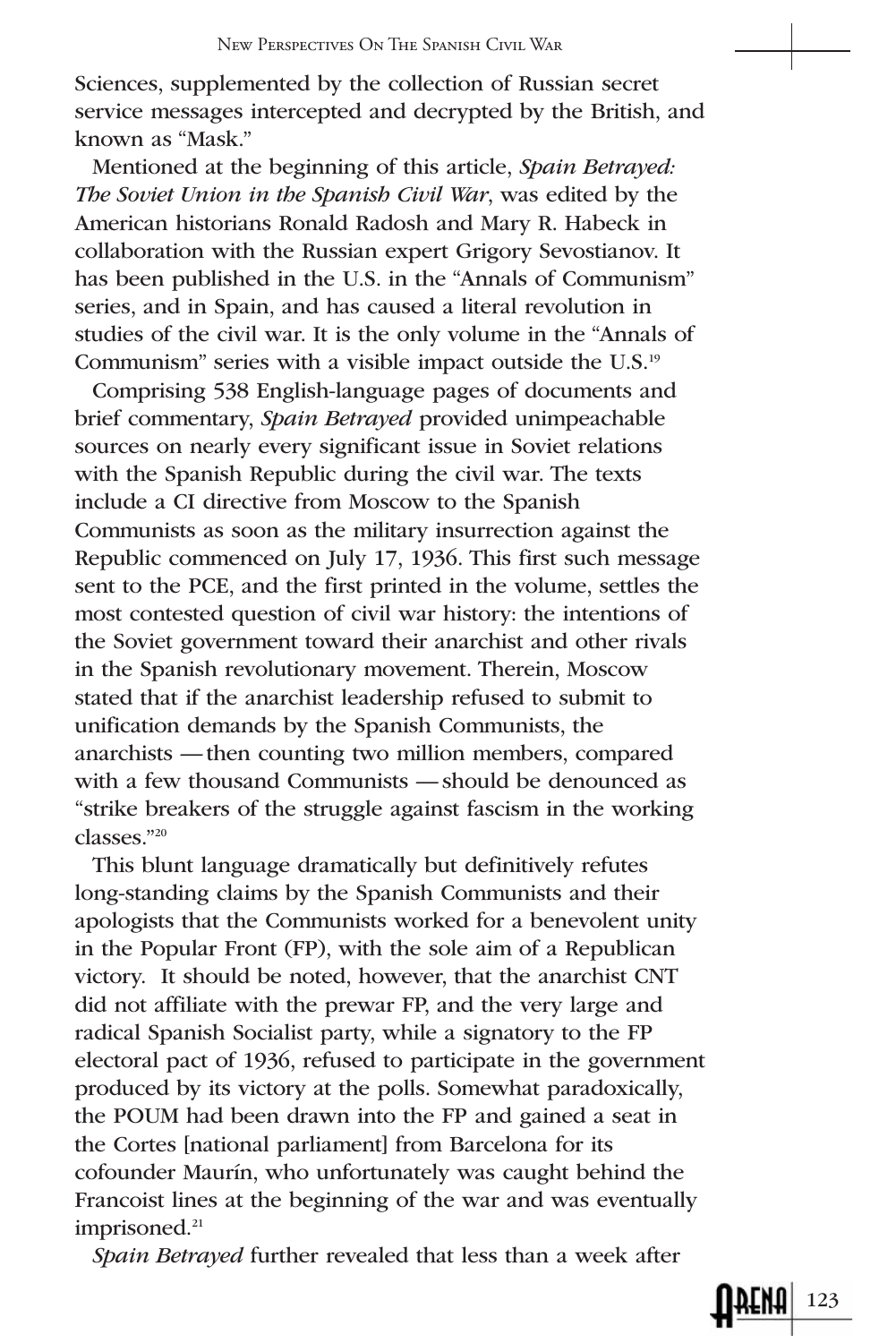the triumph of the left in the main cities of Barcelona, Madrid, and Bilbao, with revolutionary euphoria having swept the masses, CI leader Georgi Dimitrov called on the Communists to prevent radical measures in Spain, with the intention of supporting FP governments in France and Belgium, which were based on the integrity of the bourgeois order. While improvised leftist militias had already departed Barcelona for the front in Aragón, Dimitrov called for preservation of a Republican army of the ordinary kind. These aspects of Soviet and Spanish Communist policy have been central to historical debate over the fate of the Republic since the publication of works by Orwell and Borkenau, who described Communist policy as counter-revolutionary.

The documents in Spain Betrayed also outline the background for the delay in the decision of Stalin to directly support the Spanish left with arms and "advisers" — an action that did not begin until September 1936. The same collection includes reports by the main Soviet and CI personalities who went to Spain, including the writer Ilya Ehrenburg (1891- 1967), the French CI functionary André Marty (1886-1956), the military intelligence (GRU) officer Vladimir Gorev, the leading Bolshevik activist, diplomat, and former Trotskyist, Vladimir Antonov-Ovsyeyenko (1883-1939), Iosif Ratner, a military attaché, and the economic administrator Artur Stashevsky (1890-1937).

But for a larger reading public, both in Spain and abroad, the most affecting revelations in the volume had to do with the destiny of the International Brigades (IB), the Sovietrecruited armed detachments sent to strengthen the Republican military. Spain Betrayed showed that Stalin's purge apparatus had been extended to the ranks of the IB. One sentence leaps out of an anonymous, confidential report sent to Moscow in mid-1937: about the XIIIth International Brigade, it stated, "This brigade is not destroyed; it has been murdered."22 An exceptionally long, detailed, and candid report submitted to Moscow at the end of 1937 by the Soviet military intelligence agent Moshe Zalmanovich (Manfred) Stern, widely praised in Communist propaganda worldwide as "General Kléber" before his recall to Russia and disappearance in the purges, revealed that the XIIIth IB, with a large Balkan representation, "fled from the front." The judgment of the Soviet officers in Spain on the XIIIth IB had been a subject of debate in memoirs and historical works prior to Franco's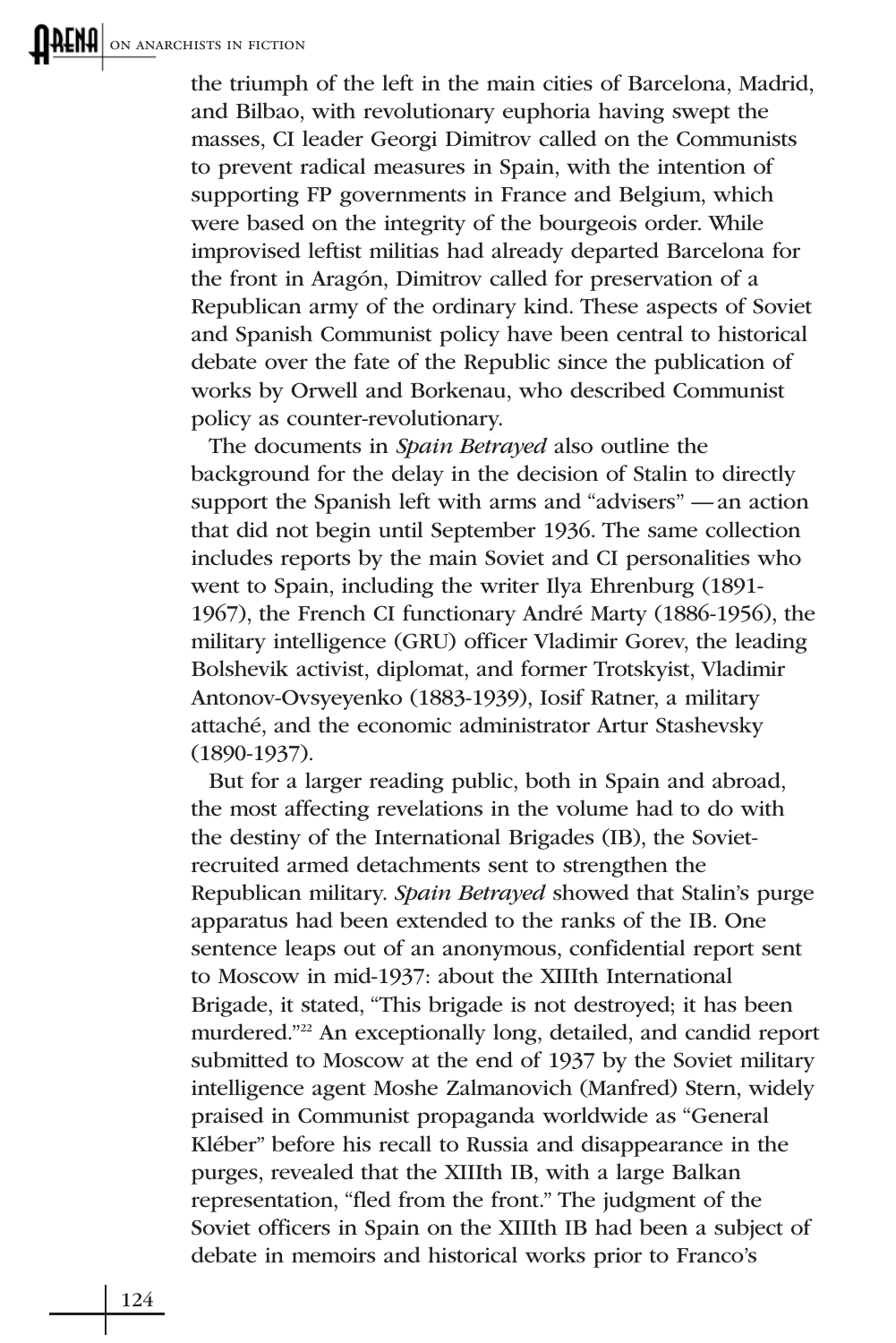death; it was said that many from the ranks of the XIIIth IB had been executed<sup>2</sup>

At the beginning of 1938, the Polish Communist and Soviet Army officer Karol Waclaw Świerczewski (1897-1947), known in Spain by the widely-used CI klichka or alias "Walter," submitted a report to Moscow that was extremely severe in its criticism of the IB. Świerczewski confirmed that in the battle of Brunete, in mid-1937, IB troops had succumbed to "general panic and flight;"2 the XIIth IB was ordered disbanded by the Spanish command. According to him, the French volunteers were demoralised, undisciplined, and dirty; the Germans were in somewhat better condition, but still "did not notice or see the depth of the disintegration;"25 the Polish brigade personnel did not keep their rifles clean, used their bayonets as tentstakes, and fraternised unacceptably with the Spanish troops, toward whom the Poles acted in an "uncomradely" way; the British and Canadians did not seem to know how to keep their weapons in decent order. A Spanish Communist brigade inspected by Świerczewski contrasted so starkly with the IB troops that the Soviet commander confessed that he was "embarrassed". He further observed that the "internationalists live our own isolated life… we rarely allow the Spanish into our midst."2 American cigarettes were distributed to the British and Americans, while the Spanish went without tobacco; the foreign brigades were provided with their own distinctive food, but not the Spanish; the IB health facility at Albacete, southeast of Madrid, treated only foreigners. Desertion was commoner among the foreign IB than the Spanish, but went unpunished in the former case. At the same time, Świerczewski stated openly, "The internationalists had, and have, complete, absolute power, even though in the majority of the brigades and units the percentage of Spanish has reached the impressive number of 60-80 percent."2

A second report by Świerczewski was submitted to Moscow in mid-1938, in which the Soviet officer described increased "international" desertion, Spanish discontent with the presence of the foreigners, and alleged sabotage. Świerczewski had adopted the hysterical idiom of the Moscow trial prosecutors in claiming the existence of a far-reaching conspiracy of fascists, "Trotskyists," and foreign agents acting within the left forces.

These disclosures about the IB, whose reputation for heroism and selflessness had been embroidered for decades,

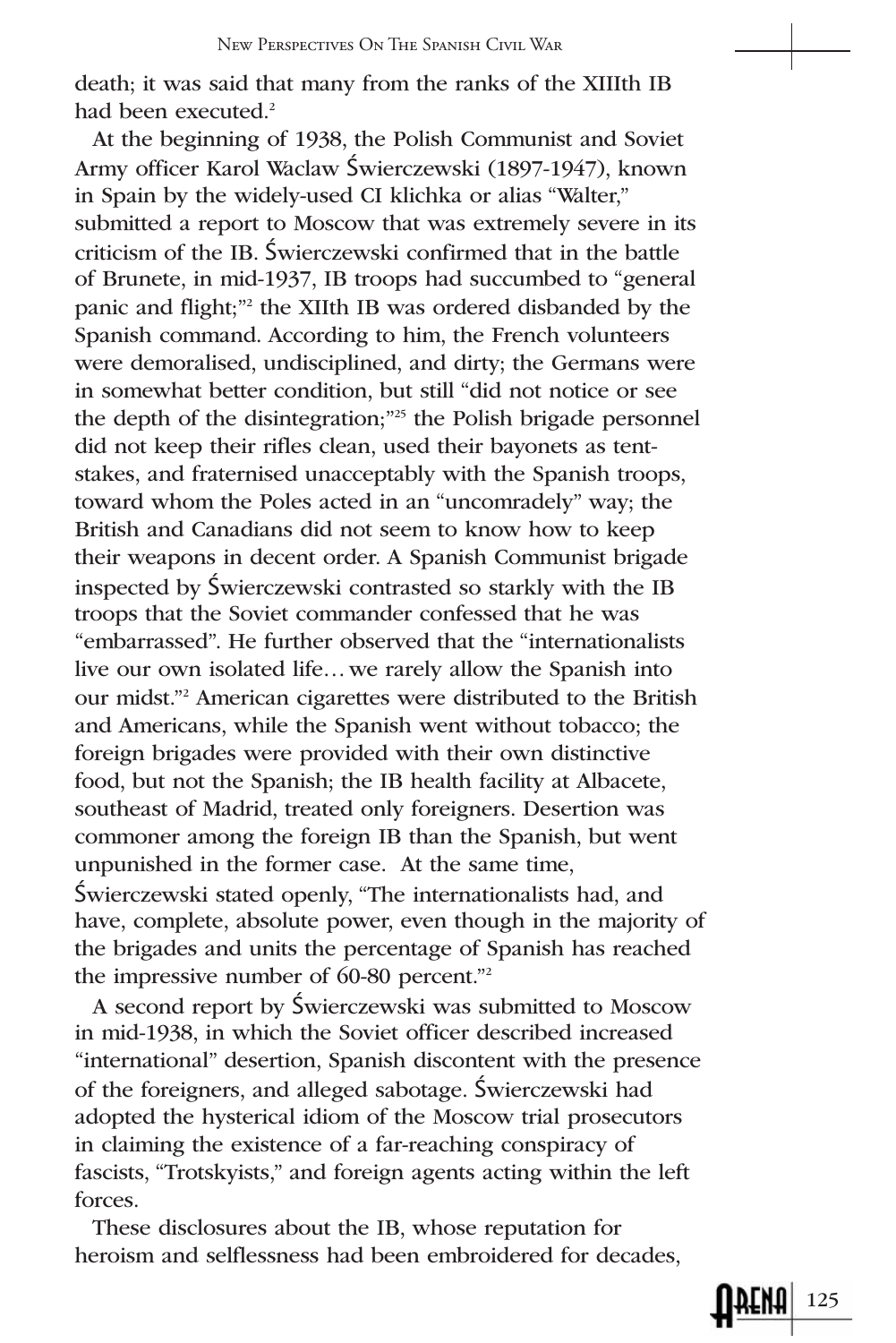delivered a powerful blow to the image in Spain of the Soviets and other Communists in the civil war. This was not the least because much of them originated with Świerczewski, who became deputy defense minister in the Polish Communist regime after the second world war, and had the credibility of candor as well as Moscow's long-standing approval.

Finally, Spain Betrayed included a document that, for many in Spain, has resolved the still-continuing historical argument over the "May events" of 1937. An anonymous report written only weeks before the May combat, sent to General Kliment Yefremovich Voroshilov (1881-1969), with the endorsement of Dimitrov, described increasing polarisation between the Communists and non-Communists on the left. Rather than wait for the crisis to turn into direct confrontation, the report recommended that the Communists "hasten it, and if necessary, provoke it."28 This has been interpreted, especially by Catalan historians — and not merely the defenders of the anarchists and POUM — as proof that the "May events" were the product of a deliberate Communist plan conceived at the highest reaches of the Kremlin. In sum, Spain Betrayed demolished entirely the historiographical edifice on which a defense of Spanish Communist conduct in the civil war had been erected, and vindicated the critical authors who, beginning with Orwell, had accused the Soviet government of subverting the Republican cause.

## **The Comintern in Latin America**

Because they spoke Spanish, many Latin American CI agents were sent to the peninsula during the war. In 2004, the Russian historians Lazar and Viktor Kheifetz, father and son, assisted by the Swiss historian Peter Huber, issued in Russia and Switzerland a limited edition volume, La Internacional Comunista y América Latina, 1919-1943: Diccionario Biográfico (The Communist International and Latin America, 1919-1943: Biographical Dictionary).<sup>29</sup> Based in large part on archival research in Russia by the Kheifetz pair, this book revealed that Andreu Nin, once he had gone to Moscow, had become popular among the Latin American Communist leaders, and served as the Kremlin's expert controller of CI member parties from Mexico to Argentina.

Many more fascinating figures appear in the Kheifetz, Kheifetz, and Huber universe of Bolshevik colonization in Latin America. The incredible Iosif Romualdevich Griguliavicius was born in a Karaite family — members of a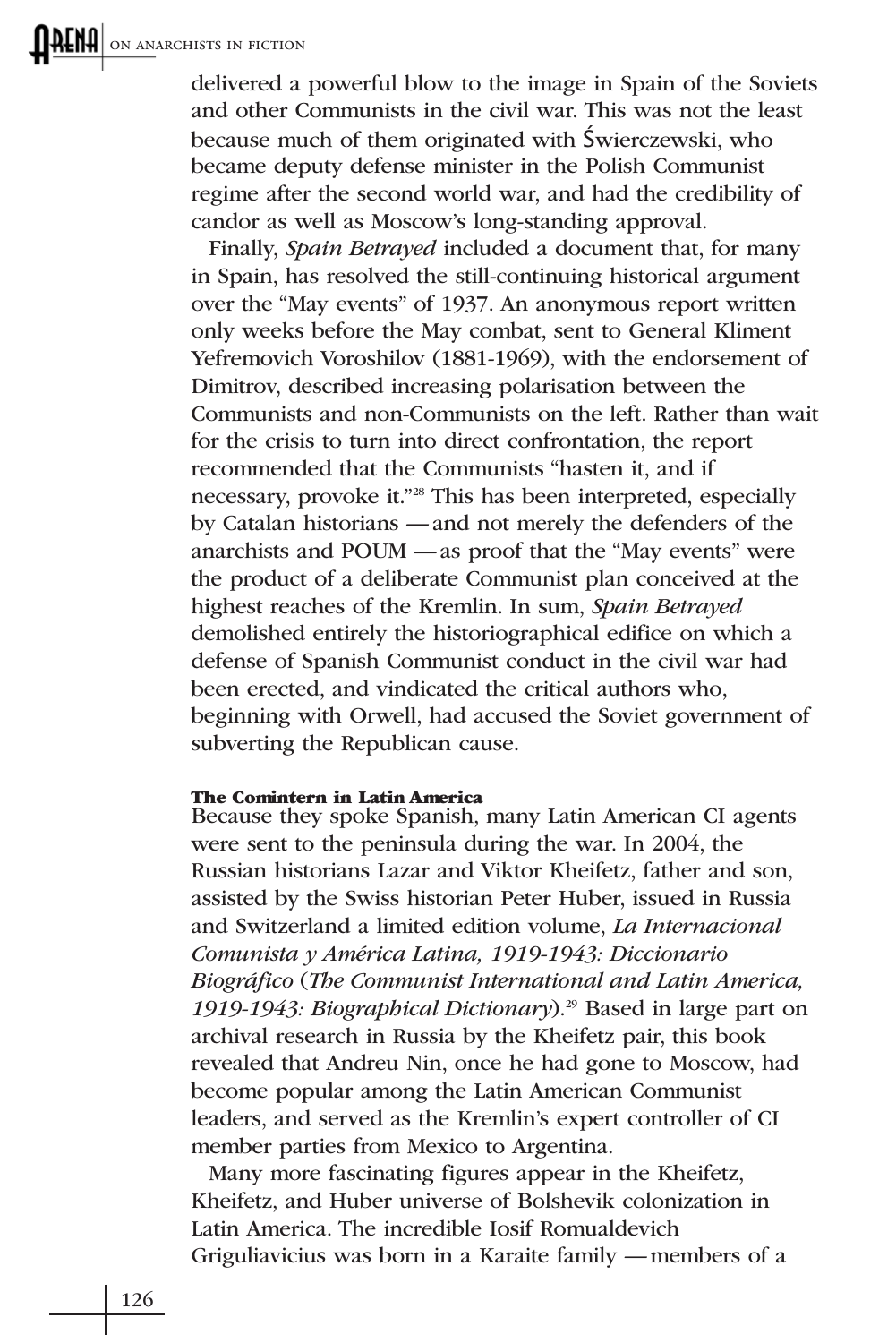heterodox Jewish sect — in Lithuania under the tsars in 1913, and died in Moscow in 1988. In between, his exploits included getting a Sorbonne degree, editing Communist periodicals in Polish, breaking Communist leaders out of jail in Brazil, and working in Spain as a Soviet assassin implicated in the murder of Nin. He was sent back to Russia before returning to the Western Hemisphere as an auxiliary in the murder of Trotsky; his task was to establish backup networks for that group of killers, in California as well as Mexico. Grigulevich, as he is more generally known, fled to California after the Trotsky slaying. His espionage tradecraft, and particularly his skill in reinventing himself, is so flamboyant as to seem doubtful. After World War II he was, using a false identity, named ambassador to the Vatican and Yugoslavia by the leftist but anti-Communist Figueres regime in Costa Rica! He used this post to plot the murder of Tito, although no attempt was carried out. In 1950 he returned to Russia where he took up an academic post. Grigulevich has gained a belated prominence in works on the history of Soviet espionage. In the same year the Kheifetz, Kheifetz, and Huber dictionary was published, a biography of Grigulevich by the Costa Rican journalist Marjorie Ross was published.<sup>30</sup>

#### **Other New Works**

A few other books in the bibliography of the Spanish civil war published after the death of Franco are worthy of special attention. Two outstanding volumes deal with what increasingly is a perennial theme of authors on the conflict, the "May events". The first was printed in 2003 in Barcelona and dealt with the role of a much cited and little-understood anarchist grouping, the Friends of Durruti, mentioned by Orwell. The Friends of Durruti was considered the main node of anti-Communist militancy in the CNT-FAI, and was led by the journalist Santiago María ( Jaume) Balius Mir (1904-80). A great deal of speculation about the group was put in print, in several languages, but little solid documentation apart from its own periodical, El Amigo del Pueblo (The Friend of the People), its "manifesto," Hacía una nueva revolución (Toward a Fresh Revolution), and a small number of interviews with Balius.

A book titled La Revolución Traicionada (The Revolution Betrayed), authored by a young anarchist and situationist writer, Miquel Amorós, presents a definitive biography of Balius, and is an indispensable source for Spanish war historiography.31 Amorós drew from all the relevant archives

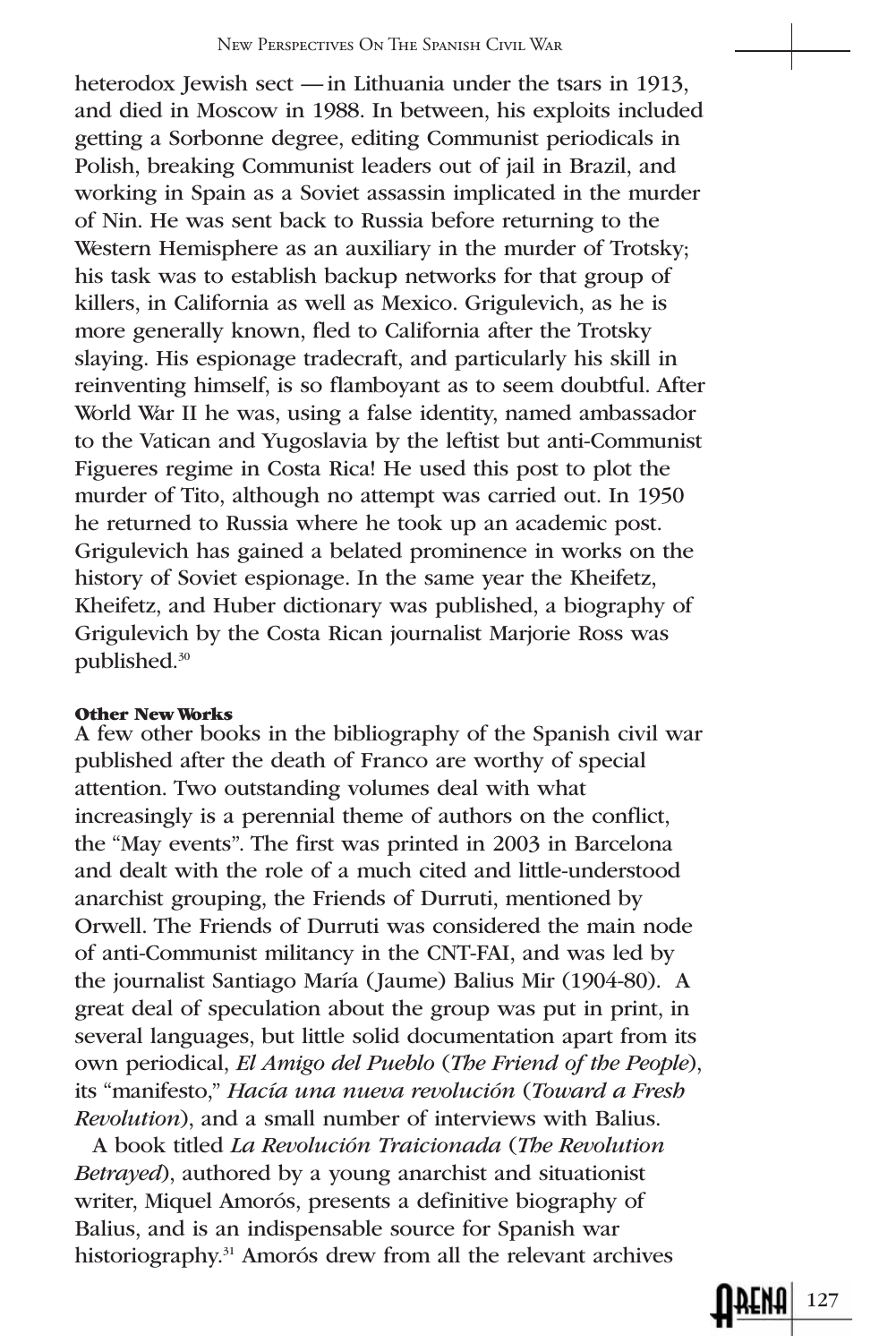#### **RLNH** ON ANARCHISTS IN FICTION

throughout Spain and internationally. Balius was a child of the middle class and was pursuing medical studies when he was struck by poliomyelitis. Balius, the radical anarchist figure, and his friend the POUM military commander Josep Rovira, two of the most remarkable and best-remembered among their people, if secondary and least-studied figures in the civil war, had begun their political lives in Estat Català, the main nationalist cadre fighting for Catalan independence. Like many early 20<sup>th</sup> century nationalist movements, Estat Català has become firmly respectable in Catalan public memory. Balius formulated the exceptional proposition that the proletariat and the bourgeoisie formed separate nations in every country. But the movement drifted to the right during the 1930s, was excluded from the regional government of the Generalitat after the events of 1936, and was considered an equal enemy of the anarchists, POUM, and Communists. Its leaders, labeled as fascists, fled to France. Balius and Rovira evolved toward the Workers' and Peasants' Bloc (BOC), a predecessor of the POUM led by Maurín, although Balius ended up firmly affiliated with the CNT-FAI.

A final, new and important accession to the bibliography of the Spanish civil war is a collection of letters by an American Trotskyist woman active in the POUM, Lois Cusick Orr (1917- 80s), published with supplementary materials by her husband Charles Orr and edited by Gerd-Rainer Horn, a historian employed at Warwick University.<sup>32</sup> Lois Orr, as a strict Marxist, was hostile to Catalan nationalism; even offensively so, with a particularly provincial American manner. She worked in the English-language press and radio department of the POUM. On September 27-30, 1936, she wrote a letter to her family in the U.S., in which she noted that while all mail leaving the Spanish Republic was supposed to be censored, POUM correspondence abroad avoided the censor because the party sent a twice-weekly automobile to France to use the postal service there. In a sentence profoundly anticipatory of the totalitarian future of Communism and its collapse, while deeply affecting in the sentiments it evokes, Lois Cusick Orr wrote, "POUM does not believe in censorship".<sup>33</sup>

### **Notes**

- 1. See Ronald Radosh, Mary R. Habeck, and Grigory Sevostianov: Spain Betrayed: The Soviet Union in the Spanish Civil War, New Haven 2001; España Traicionada, Madrid 2002.
- 2. See George Orwell: *Homage to Catalonia*, London 1938,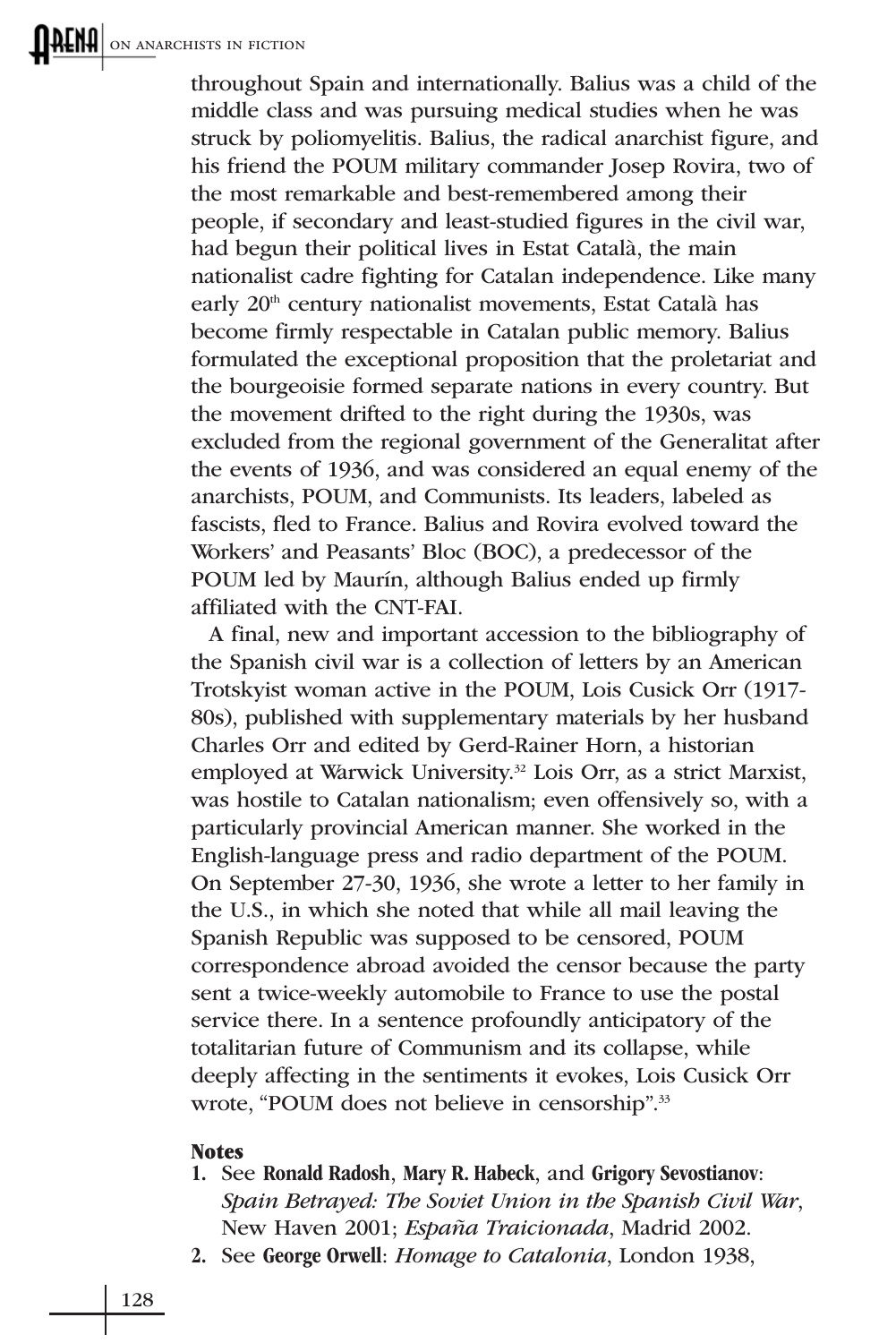reprinted and translated in many editions; Franz Borkenau: The Spanish Cockpit, London 1937; Gerald Brenan: The Spanish Labyrinth, Cambridge, UK 1943.

- 3. See, for example, Bertrand M. Patenaude: Stalin's Nemesis, London 2009.
- 4. Victor Serge: *Memoirs of a Revolutionary*, London 1963, p. 216. Stepanov, born Stoyan Mineff (1891-1959) and also known as Stefanov, was assigned the revolutionary alias "Moreno" ("dark") while active as leading Comintern representative in Spain. See the not-always-reliable work of Branko Lazitch and Milorad M. Drachkovitch: Biographical Dictionary of the Comintern, Stanford 1986 (second edition.)
- 5. Víctor Alba and Stephen Schwartz: Spanish Marxism vs. Soviet Communism: A History of the P.O.U.M., New Brunswick, NJ, USA 1988.
- 6. Víctor Alba, ed.: La Nueva Era (The New Era), Madrid 1977; La Revolución espanola en la practica) The Spanish Revolution in Practice), Madrid 1978.
- 7. Anonymous: "Els papers de Salamanca són ja a Barcelona, segons el Ministeri de Cultura," ("The Salamanca Papers are now in Barcelona, according to the Culture Ministry," Europa Press [agency], Madrid, January 31, 2006.
- 8. Joaquím Maurín Juliá (1896-1973), a former CI official, was the cofounder of the POUM with Nin. See CEHI printed catalogue: História del POUM, Documents per el seu estudi (History of the POUM, Documents for its study) Barcelona, 1985
- 9. It should be noted that in both the main POUM trial and the Rovira trial the Spanish Republican judiciary found the defendants innocent of "high treason and espionage," but guilty of involvement in the "May events," resulting in minor penalties. Notwithstanding the argument of certain historians that the Spanish Republic had been completely taken over by the Russians, significant parts of the state remained independent of their control. The trivial sentences imposed on the POUM leaders illustrate this fact; in Russia or a completely Russian-dominated state, they would have been executed.
- 10. Víctor Alba, Marisa Ardevol, et al., eds.: El Proceso del POUM: Documentos Judiciales y Policiales (The POUM Trial: Judicial and Police Documents), Barcelona 1989, p. 75.
- 11. Víctor Alba, Marisa Ardevol, et al., eds.: El Proceso del POUM, op. cit.

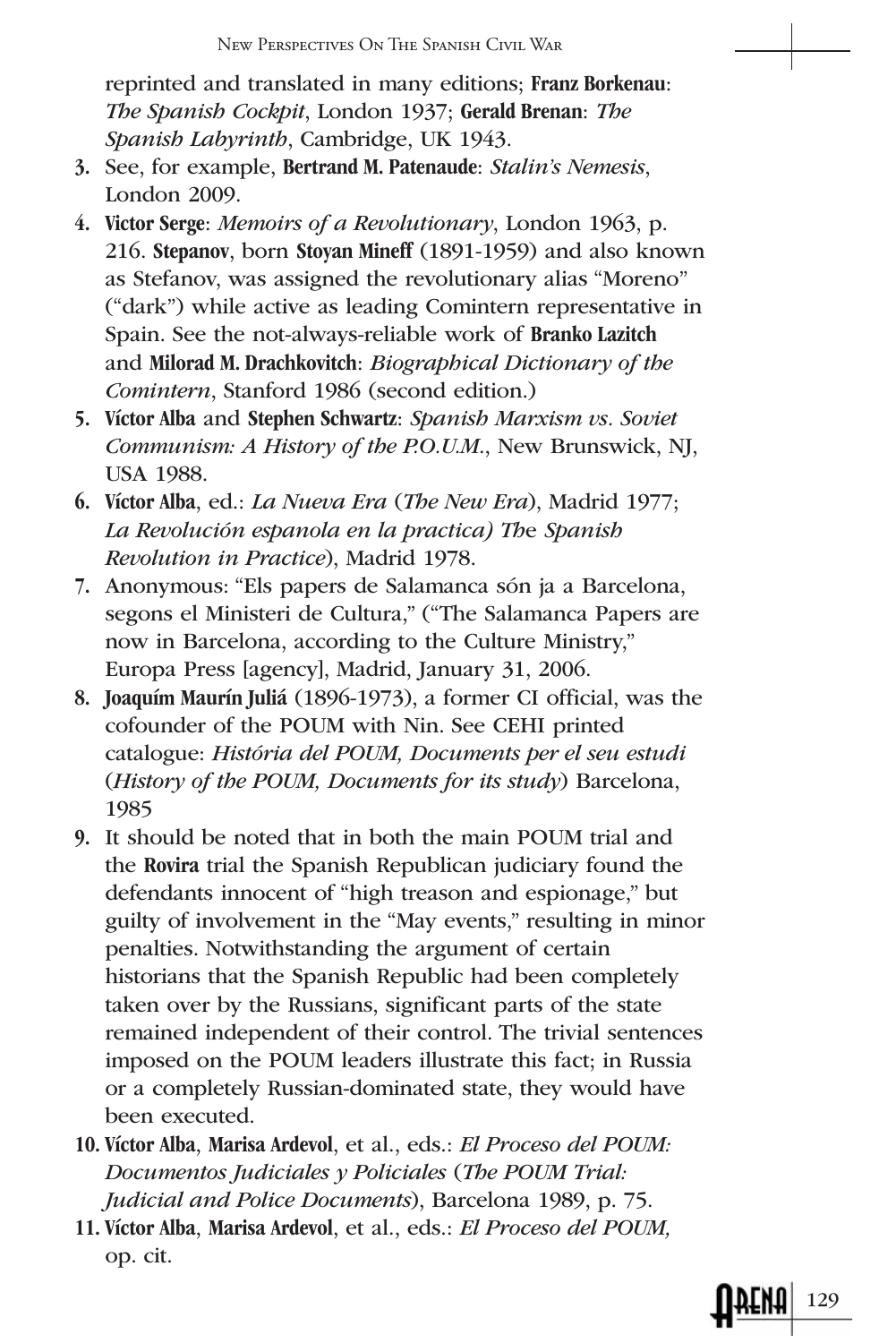- 12. See, for example, Juan Andrade: Notas sobre la Guerra civil (Notes on the Civil War), Madrid n.d. [1986?]
- 13. G. Munis: Jalones de derrota, promesa de victoria: Espana 1930-39 (Signposts of defeat, promise of victory: Spain 1930-39), Madrid 1977; Revolución y contrarevolución en Rusia (Revolution and Counterrevolution in Russia), Llerena [Extremadura] 1999; Internacionalismo, sindicatos, organización de clase (Internationalism, Tradc Unions, Class Organization), Llerena 2009.
- 14. Abel Paz: La Cuestión de Marruecos y la República Española (The Moroccan Question and the Spanish Republic), Madrid, 2000.
- 15. M. Dolors Genovès, director, and Llibert Ferri, investigator/ screenwriter: Operació Nikolai (*Operation Nikolai*), Barcelona 1992 (documentary film).
- 16. Javier Rioyo and José Luis López-Linares, directors: Asaltando los Cielos (Storm the Skies), Madrid 1996 (documentary film).
- 17. See www.fundanin.com.
- 18. Eladi Romero: Itinerarios de la guerra civil española (Guía del viajero curioso) (Spanish Civil War Itineraries – Guide for the Curious Traveler), Barcelona 2001.
- 19. See www.christiebooks.com. José Peirats: The CNT in the Spanish Revolution, 3 vols., Hastings (UK) 2001, 2003, 2006.
- 20. Ronald Radosh, Mary R. Habeck, and Grigory Sevostianov, op. cit. For a selection of the "Mask" intercepts, see Nigel West: Mask: MI5's Penetration of the Communist Party of Great Britain, New York 2005.
- 21. Spain Betrayed, op. cit., p. 8.
- 22. (Much detail on the internal nature of the FP was only available to foreign historians before 1975 thanks to the cited work of Munis.)
- 23. Spain Betrayed, op. cit., p. 243.
- 24. See Stephen Schwartz: Sarajevo Rose: A Balkan Jewish Notebook, London 2005 for a discussion of the XIIIth IB.
- 25. Spain Betrayed, op. cit., p. 437.
- 26. Spain Betrayed, op. cit., p. 444.
- 27. Spain Betrayed, op. cit., p. 453.
- 28. Spain Betrayed, op. cit., p. 450.
- 29. Spain Betrayed, op. cit., p. 194.
- 30. Lazar Jeifets, Victor Jeifets, Peter Huber, eds.: La Internacional Comunista y América Latina, 1919-1943: Diccionario Biográfico (The Communist International and Latin